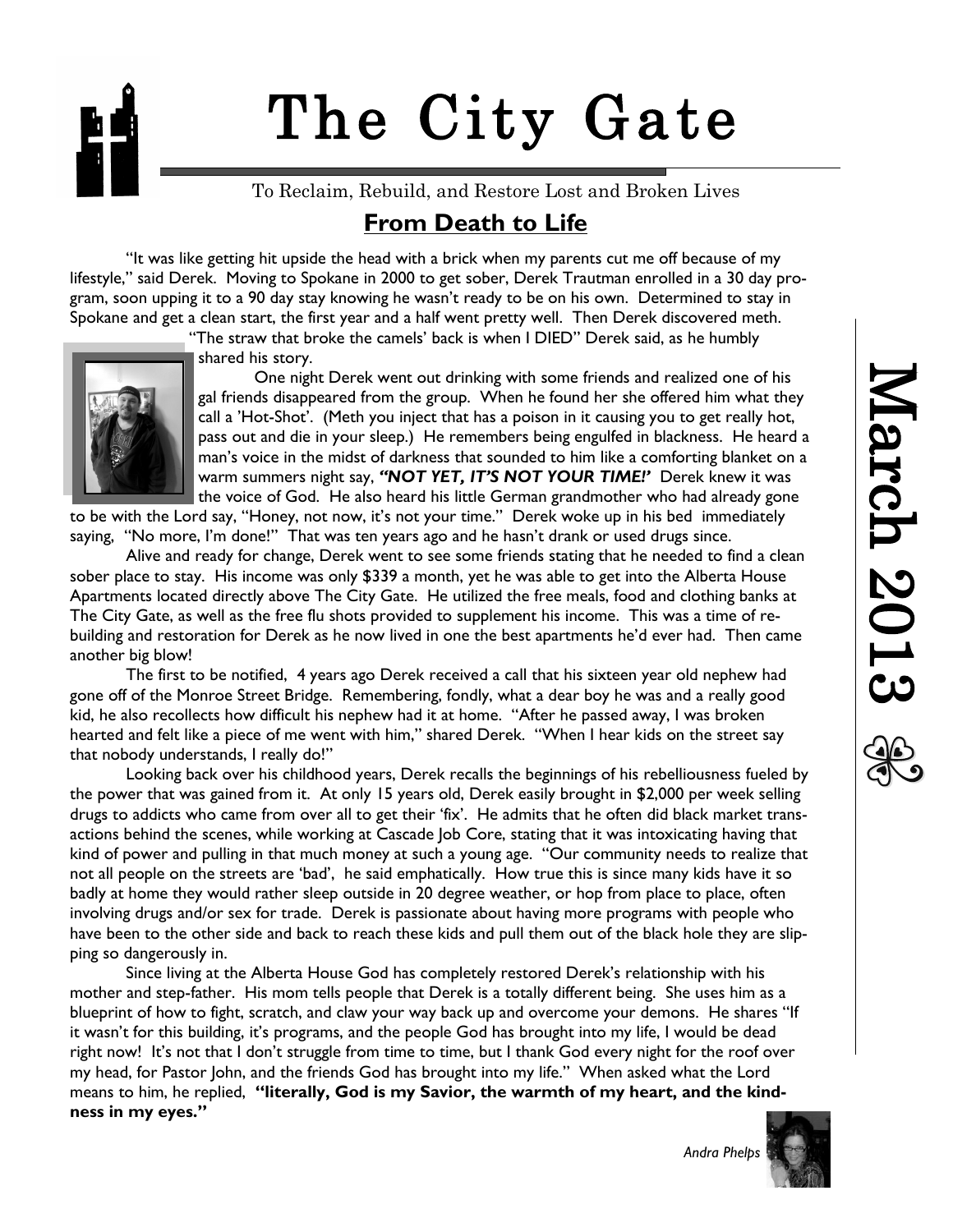$\frac{1}{6}$ 

 $\frac{1}{2}$ 

## SUPER BOWL PARTIES!

#### At The City Gate

Fun, fun at The City Gate! There were about 70 people who joined us for a great day of football. First Presbyterian Church hosted it and Sala Thai Restaurant provided the food. There was friendly taunting as everybody was root-

ing for their favorite team to win. We had football tossing when there was a touchdown, drawings and prizes, as well as lots of decorations. This was an opportunity for friends and neighbors to get together in a warm place to enjoy the game.



 This will be an annual event here at The City Gate





At the Alberta House

The complex has been a buzz of activity since the holidays. Several residents are moving on and we

wish them well, as they will be missed. Some existing residents will get to move into bigger units . The Lord continues to rain down His blessings!



**Next month we will have the amazing results of our food drive. Sooo many donations!**

The weekend manager, Chris, was gracious to us when he gave the Alberta House his old TV. His gift allowed us to replace the small one we had in our foyer. The TV came just in time for the big Super Bowl game! A lot of our residents contributed food and beverages for a big party! This really brought a sense of community to the residents.

### Way to go!

 *Wes Heimbecker/Assistant Manager*



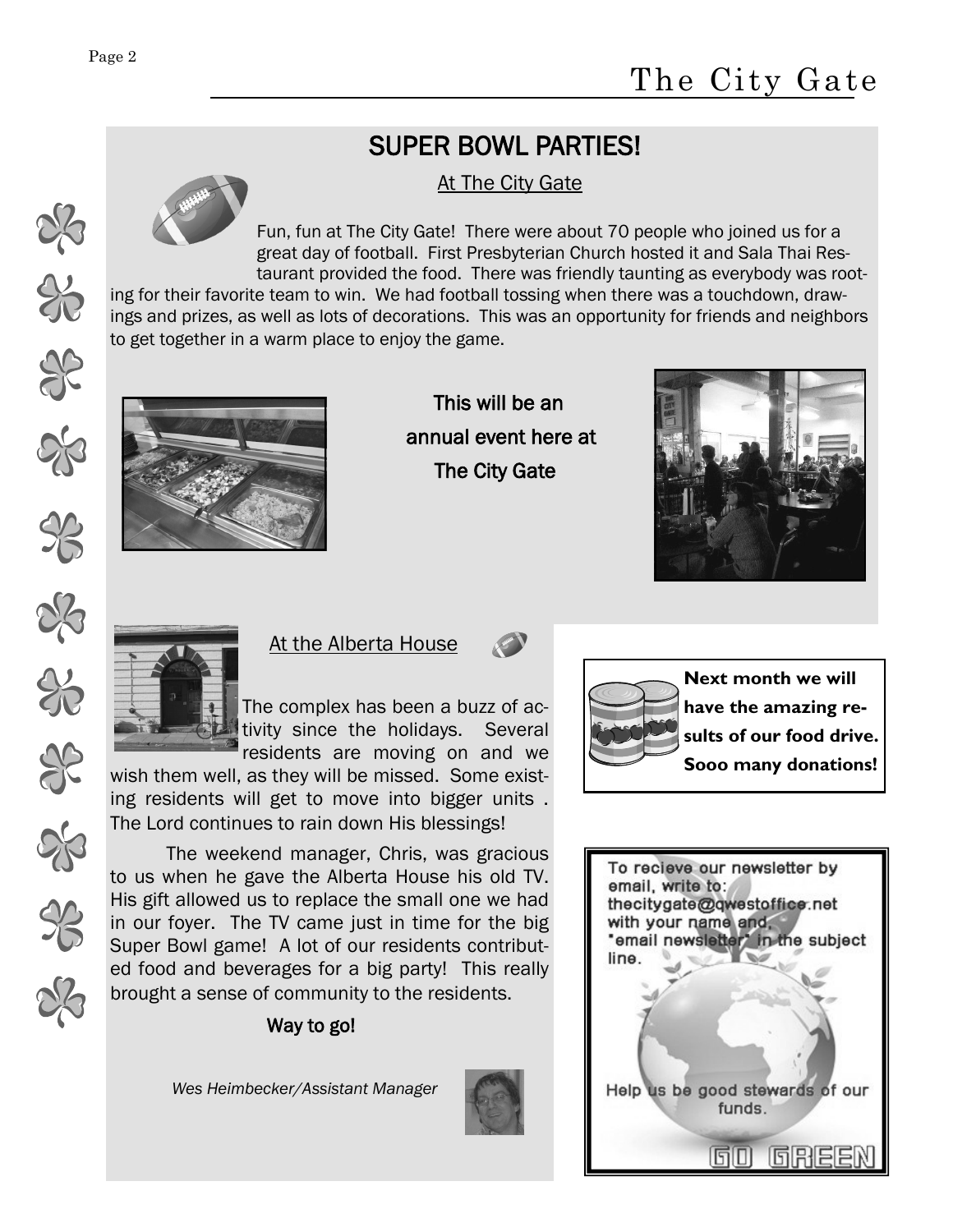# March 2013

## **NEEDS**

#### *Men's Clothing*

- Jeans (all sizes)
- Underwear (new)
- **Shoes**
- Winter clothes

#### *Women's Clothing*

- Underwear (new)
- **Bras**
- **Shoes**
- Winter clothes

#### *Toiletries*

- Deodorant
- **Razors**
- Shampoo

#### *Food Bank*

Non-perishable items

#### *Miscellaneous*

- COFFEE (always!)
- Grocery bags

*Now that winter is here we are in desperate need of warm coats, blankets, sleeping bags, boots, socks, and gloves for both men and women.* 

Please, NO summer clothing at this time.

Thank you for your help… we depend on it now more than ever.



## **A WORD FROM THE BOARD**

A welcoming church body ….clean clothes ….hot bath or shower …. a warm place to come in from cold ….a hot meal….

These are all things that most of us, from time to time, take for granted. But for the folks who come through the doors at The City Gate, these are luxuries, often only seen at a distance. For 25 years, The City Gate has worked to provide these basic needs for the homeless and low income for the inner-city of Spokane. From inauspicious beginnings on West First Avenue in 1988 to our present location at Second Avenue and Madison, God has worked through churches, businesses and individuals to allow us to serve His people who, for a variety of reasons, find themselves on the fringes of society. The staff and volunteers at The City Gate work very hard to stretch resources so that, as Jesus said, "whatever you did for the least of these brothers of mine, you did for me. (Matt. 25:40)".

A new year, however, almost always finds us working ever harder to stretch these resources, and this year is no different. Most troublesome is that the food bank tends to run low, particularly of high protein items. So I would ask you, the next time you are taking a hot shower, putting on clean clothes, or sitting down to a hot meal, remember those who only rarely, if ever, partake of such things and actively purpose in your heart to help us meet the needs of our inner-city through personal contributions, a group or business food drive, or other creative actions. The rewards, though often unseen, are great.

> *John Kittel The City Gate Board of Directors*





Do you or somebody you might know like to sew? We get some very nice clothing which sometimes needs a little mending, or maybe a button or a zipper repaired. If you would like to volunteer in this area, please call Bonnie during our office hours.

## **February 2013 Statistics**

#### **Food Bank:**

146 people served 4,155 lbs. of food **Kitchen:** 5,753 meals served **Clothing Bank:** 264 people served **Volunteer Hours:** 198

## **Check out our new Website!**

#### **www.thecitygatespokane.org**